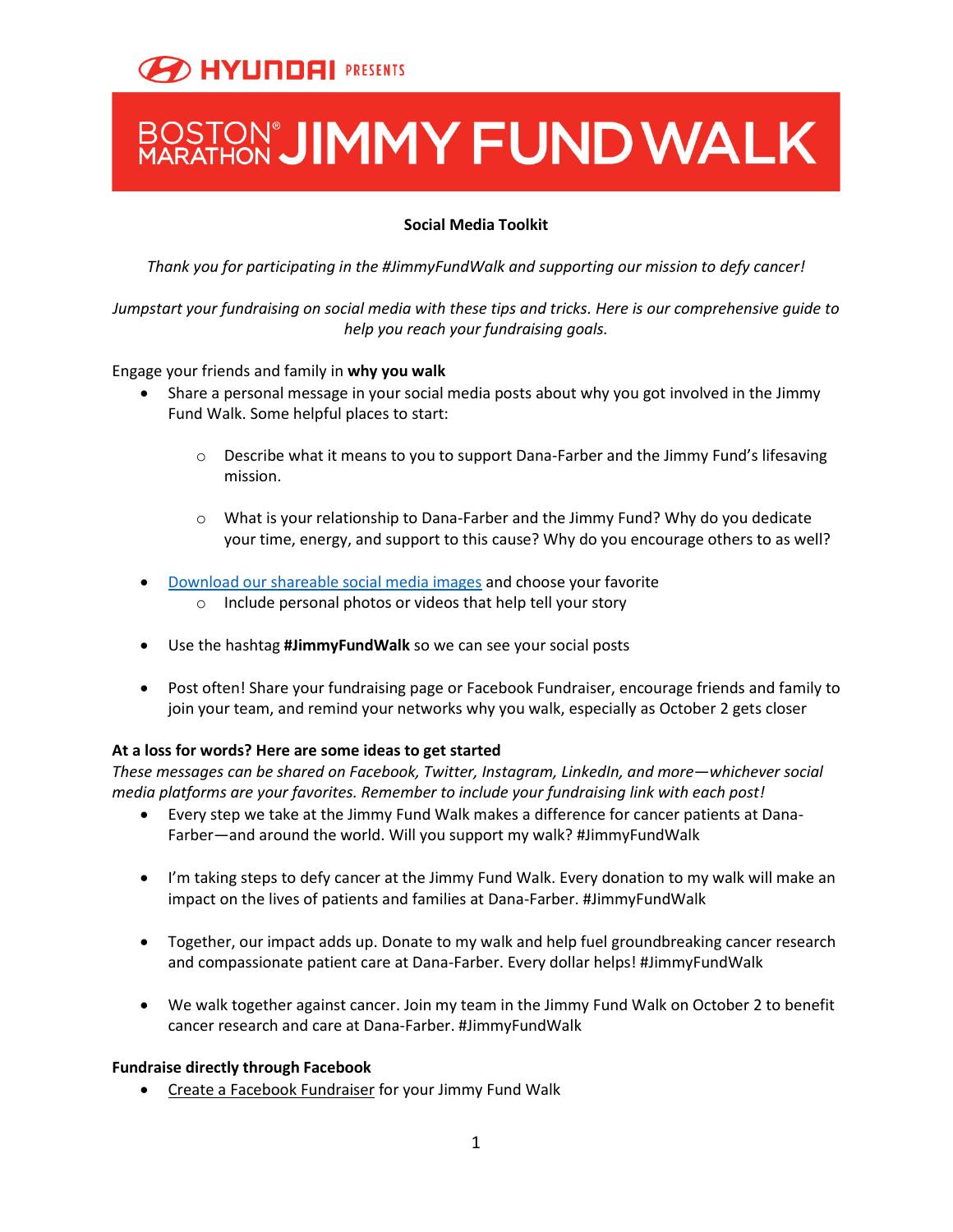# BOSTON'**JIMMY FUND WALK**

- o This is an **easy** and **effective** way to help you reach your fundraising goal. On average, **walkers who create Facebook Fundraisers raise 86% more than those who do not**
- o *Please note: You must create your Facebook Fundraiser through your Participant Center for the funds to flow directly to your Walk fundraising page.*
- o Here are step-by-step instructions to help you create your fundraiser today:



o Find FAQs and more information by visiting thi[s How-To Guide on our website](http://danafarber.jimmyfund.org/site/DocServer/Walk_Web_FacebookFundraisers.pdf?docID=2966)

## **Dana-Farber's Impact: Facts to help you fundraise**

- In 1980, there were fewer than 5 million cancer survivors in the United States. Today, with help from the Jimmy Fund Walk, there are more than 16.9 million.
- Dana-Farber helped raise the recovery rate to as high as 90% in some forms of childhood cancer. We walk so that one day, it is 100%.
- In 1975, the 5-year survival rate for breast cancer was 75%. Today, it is over 90%. We walk so that one day, it is 100%.
- Dana-Farber offers more than 1,100 clinical trials. That's 1,100 opportunities to discover a breakthrough—all made possible with help from generous Jimmy Fund supporters.

#### **About Dana-Farber**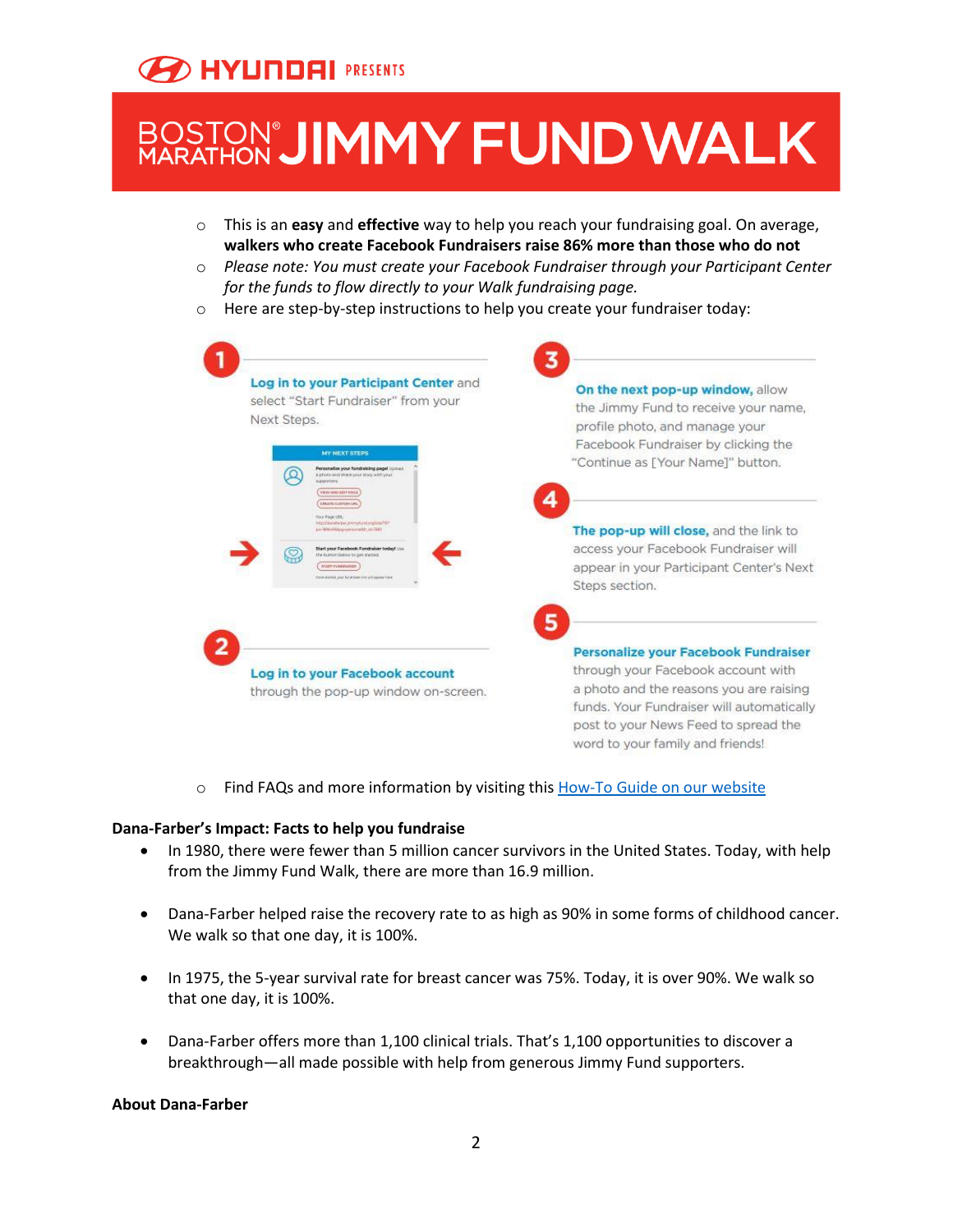# BOSTON'**JIMMY FUND WALK**

*Share with friends and family that are not local to Boston and may not be familiar with Dana-Farber and our cause*

- **Dana-Farber is one of the world's leading centers of cancer research and treatment**. Dedicated to a unique and equal balance between cancer research and care, Dana-Farber's mission is to reduce the burden of cancer through scientific inquiry, clinical care, education, community engagement, and advocacy. Supporting Dana-Farber benefits patients in Boston—and everywhere.
- Dana-Farber has been named one of the world's best cancer hospitals by Newsweek in 2021 rankings. Dana-Farber was ranked #3 globally and is the only hospital in New England to be ranked in the top 20 for oncology.
- For the 20th straight year, Dana-Farber/Brigham and Women's Cancer Center has been ranked as the best hospital for cancer care in New England by U.S. News & World Report
- Dana-Farber's founder, Dr. Sidney Farber, achieved the first-ever remissions of childhood leukemia.
- Dana-Farber was recognized by the Human Rights Campaign's 2022 Healthcare Equality Index with its top ranking, "LGBTQ Health Care Equality Leader," receiving the highest possible score of 100%.

## **The Dana-Farber Campaign. Defy Cancer.**

*When you walk, you are a part of The Dana-Farber Campaign.* 

- Defying cancer isn't just our goal. It's our mission.
- You are an important partner in The Dana-Farber Campaign, our ambitious, multi-year \$2 billion fundraising effort to prevent, treat, and Defy Cancer.
- The Dana-Farber Campaign will accelerate the Institute's strategic priorities by supporting revolutionary science, extraordinary care, exceptional expertise, and essential opportunities.
- Each donation during The Dana-Farber Campaign, regardless of the size, adds up to provide patients with compassionate, personalized care, and will keep Dana-Farber at the forefront of cancer medicine.

## **Where Your Money Goes**

*Share with friends and family if they ask how their donation helps*

• To fund hundreds of important clinical trials that lead to the development of new cancerfighting drugs